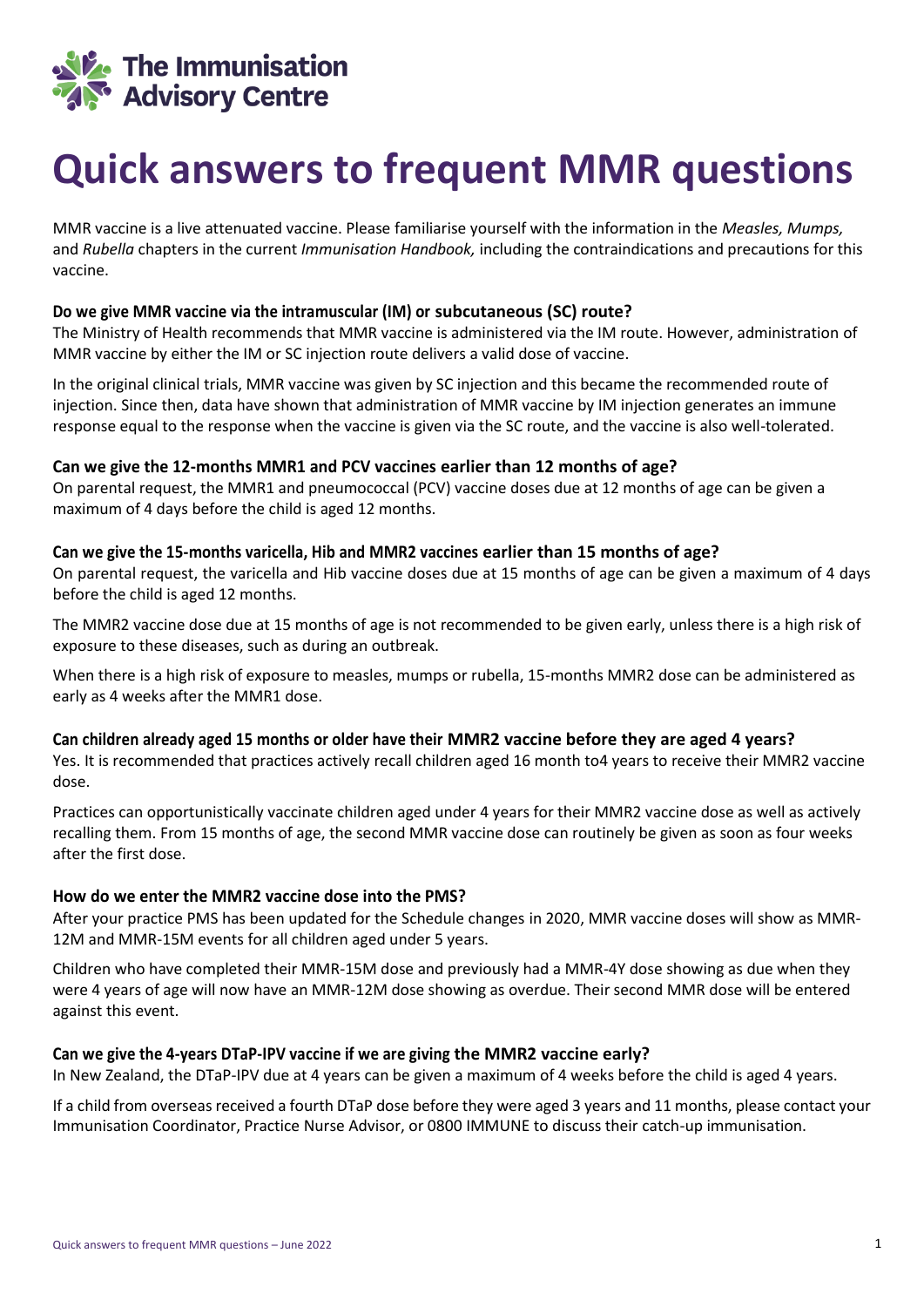#### **Should older children who have missed one or both doses of the MMR vaccine still have the vaccine?**

Yes. A total of two documented doses of MMR vaccine are recommended for all children and adults born after 1968. When two catch-up doses of MMR are required, they can be given a minimum of four weeks apart.

#### **Do children who received a measles only or measles/rubella vaccine overseas need MMR vaccination?**

Yes. Two doses of the MMR vaccine given from 12 months of age are recommended irrespective of previous measles or measles/rubella only vaccination.

#### **Do children who have had measles still need to receive the MMR vaccine?**

Yes. Two doses of MMR vaccine are recommended to protect the child from mumps and rubella.

# **Can a close contact of a woman who is pregnant or of a person who is immunocompromised receive the MMR vaccine?**

Yes. MMR vaccine viruses are considered to be non-transmissible. It is also important to reduce the risk of the mother and those who are immunocompromised being exposed to measles disease.

#### **How long should a woman wait to get pregnant after receiving the MMR vaccine?**

As a precautionary measure, women should be advised to avoid becoming pregnant for 28 days after receiving MMR vaccine. However, if she becomes pregnant within 28 days of MMR vaccination, there are international data that can reassure the woman the vaccination is not expected to cause harm to the fetus.

# **What happens if a woman receives MMR vaccine and then finds out she was pregnant at the time or within 4 weeks of the vaccination?**

No additional pregnancy monitoring or management is required. There are international data that can reassure the woman the vaccination is not expected to cause harm to the fetus. The advice not to give MMR vaccine to a woman who knows she is pregnant is based on a theoretical risk that the vaccine viruses could cause maternal or fetal disease.

#### **Can a pregnant woman receive the MMR vaccine?**

Live vaccines are not given to pregnant women. However, if an MMR vaccine is given in error there are international data that can reassure the woman the vaccination is not expected to cause harm to the fetus.

## **How soon after having a baby can a woman receive the MMR vaccine?**

As soon as baby has been delivered.

#### **Can a breastfeeding woman receive the MMR vaccine?**

Yes. There is no risk to the mother or child from giving MMR to breastfeeding women.

#### **What do we do when a woman's antenatal rubella serology result reports she is not immune to rubella?**

A woman is considered to be immune to rubella if she has two documented doses of MMR vaccine, given from 12 months of age and at least four weeks apart, regardless of serology.

If she does not have two documented doses of MMR vaccine, administer catch-up doses of MMR vaccine after the baby has been delivered. When two doses of MMR are required, they can be given a minimum of four weeks apart.

#### **Can a person with an egg allergy receive the MMR vaccine?**

Yes. Neither egg allergy nor anaphylaxis are contraindications for receipt of the MMR vaccine.

#### **Should we order serology to check for measles immunity?**

No. Evidence of immunity for adults born prior to 1969 is simply being born before 1969. Evidence of immunity for adults born in 1969 or later is two documented doses of MMR vaccine.